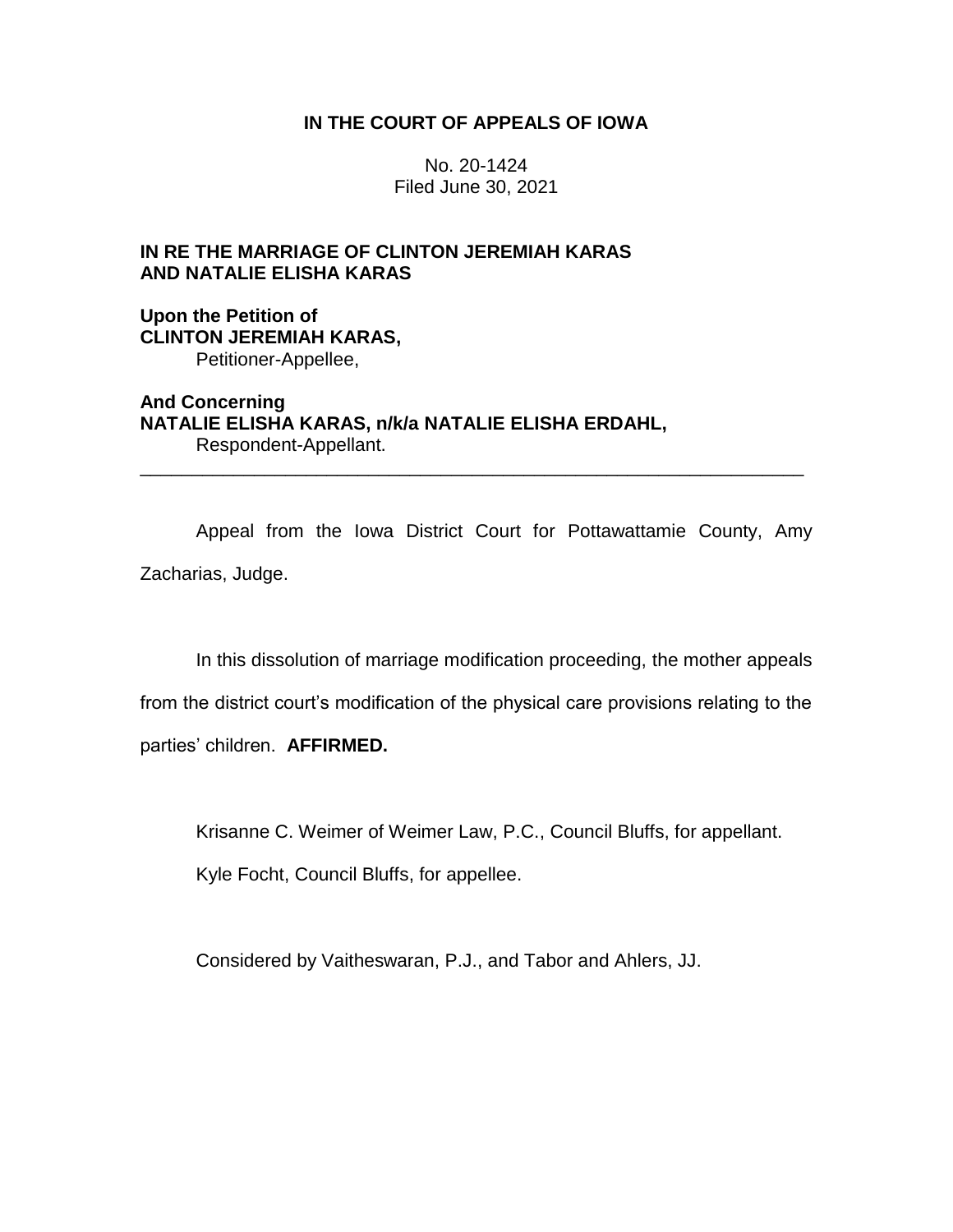#### **AHLERS, Judge.**

 $\overline{a}$ 

In this dissolution of marriage modification action, Natalie Erdahl appeals from the district court's order modifying the terms of the parties' modified decree related to physical care of their children. Natalie challenges the court's findings that there were material and substantial changes in circumstances justifying modification. She further argues that any changes were not permanent and the district court recalled facts incorrectly in reaching its decision. Natalie requests reversal of the district court's order changing physical care of the children from her to the children's father and requests appellate attorney fees.

## **I. Background Facts and Proceedings**

Natalie and Clinton Karas divorced in 2017. At that time, the parties stipulated that Natalie would have physical care of their son and daughter (born in 2011 and 2008, respectively) with extraordinary visitation to Clint. Pursuant to their agreement, Natalie was given final decision-making authority over the children's medical decisions. In 2018, Natalie applied to modify the parties' divorce decree due to her impending move to Ashland, Nebraska. The parties resolved the modification action by stipulation, resulting in reduction of Clint's mid-week visitation and Natalie retaining final decision-making authority regarding the children's medical care. The district court approved the parties' modification stipulation in early 2019.<sup>1</sup>

Approximately ten months later, Clint filed this modification action seeking to change the physical care provisions pertaining to the children. He claimed a

 $1$  We will refer to the decree approving the parties' stipulated modification as "the 2019 modification decree."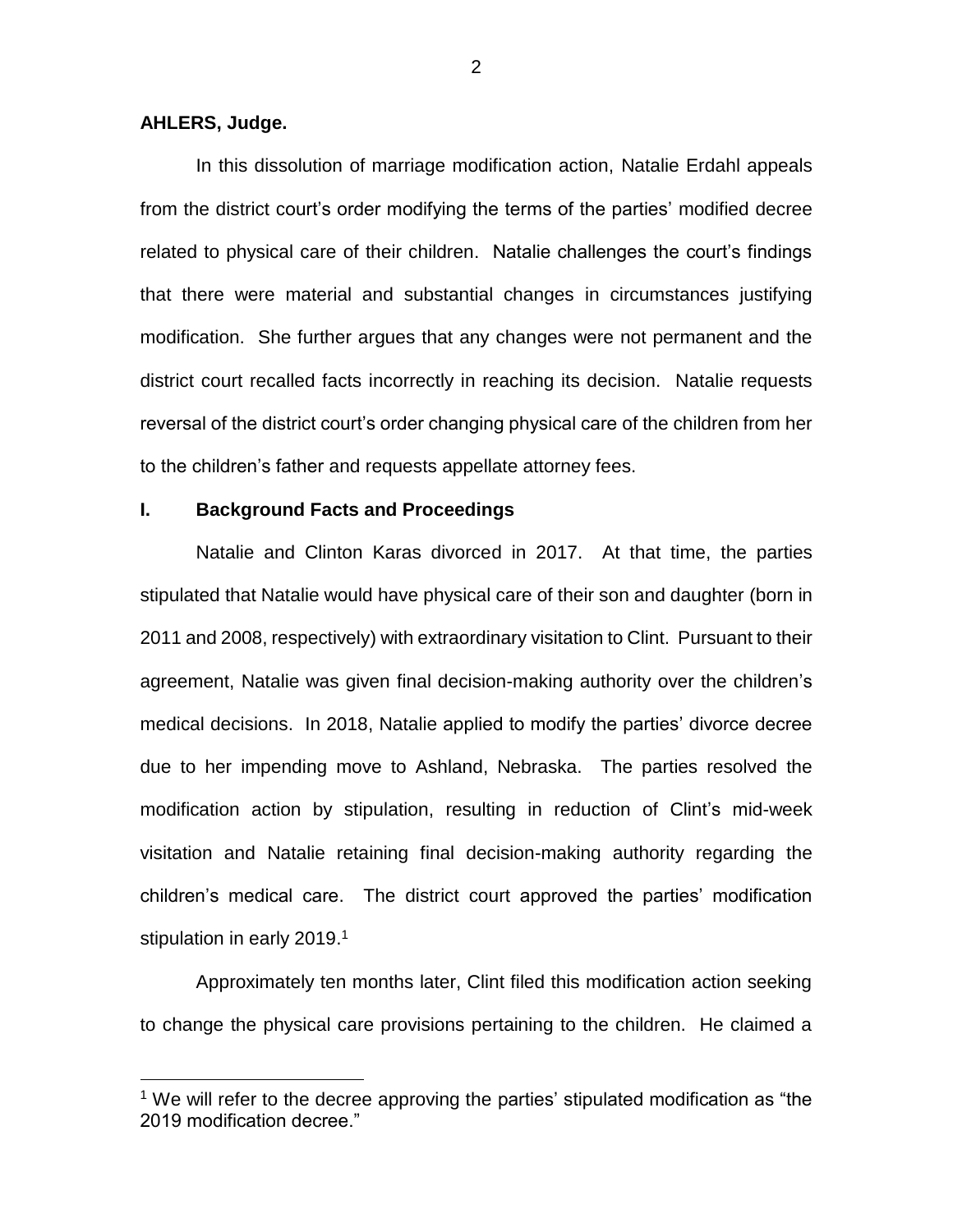change of circumstances since entry of the 2019 modification decree warranted his requested modification.

The evidence presented at trial shows that, consistent with her stated intentions when the 2019 modification decree was entered, Natalie and the children moved to Ashland, Nebraska, where they reside in a two-bedroom apartment. Natalie and Clint's son has had significant behavioral challenges for several years. More recently, their daughter began exhibiting behaviors indicative of immaturity and aggression toward others. Both children have begun seeing mental health and occupational therapists.

In terms of other significant circumstances affecting the children, the evidence established that Natalie has been engaged in a three-year long relationship with a man named Matt, who lives in the same apartment complex, though in a separate apartment. In the fall of 2019, Matt began having physical care of his teenage son. Matt's son has significant behavioral challenges. With Natalie's efforts to blend their families, Natalie and Clint's children had frequent interactions with Matt's son. Most notably, there was an incident in April of 2020, during the pendency of this action, in which Matt's son became violent with Matt while Natalie and the children were present. Natalie was forced to keep the children in a back room of the apartment where the incident was occurring because it was not safe to exit. While remaining in hiding, she called the police while the children called and spoke to Clint on the phone. The children's interactions with Matt's son are typically characterized by outbursts, some physical contact, and frequent verbal disputes. Matt's son has also reportedly kicked Natalie and Clint's son in the chest and has held a BB gun to his head. Matt's son is reported be a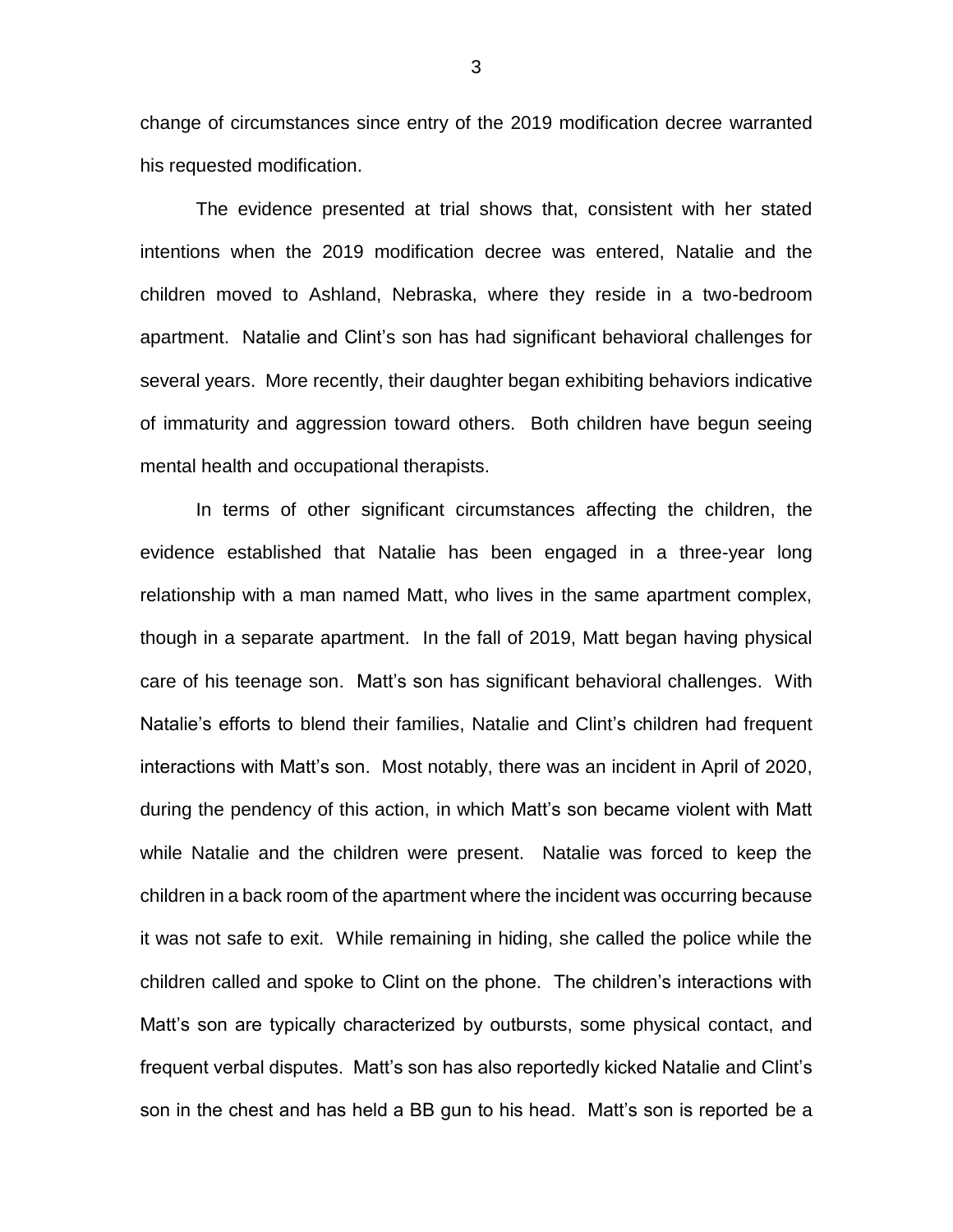trigger for the parties' son's behavioral problems, and also triggers anxiety in their daughter, as reported by the children's therapist.

Turning our attention to Clint's petition for modification that initiated this action, Clint cited several changed circumstances he believed warranted a modification. Those circumstances included the children's escalating behavioral problems, aggravating environmental conditions while in Natalie's care, and Natalie's inability to manage the escalating behaviors. After the aforementioned incident in April, Clint filed a motion requesting temporary custody of the children until trial could be held in this modification action. Based on the circumstances, which included Matt's child being placed in treatment away from the parties' children and the children being on their summer break from school, the district court ordered the parties to follow a schedule whereby the parties would alternate time with the children on a weekly basis until the modification trial.

The case proceeded to trial. The district court found sufficiently substantial changes in circumstances warranting a modification of the physical care arrangement, and also found Clint to be better suited to parent in the children's best interests. Accordingly, the district court modified the decree to grant Clint physical care of both children and granted Natalie visitation every other weekend along with one full week in June, July, and August. Natalie now appeals, asserting there was not a substantial change in circumstances of a permanent nature warranting modification of the physical care provisions of the decree. Further, she contends the district court mistakenly misconstrued the evidence in reaching its decision.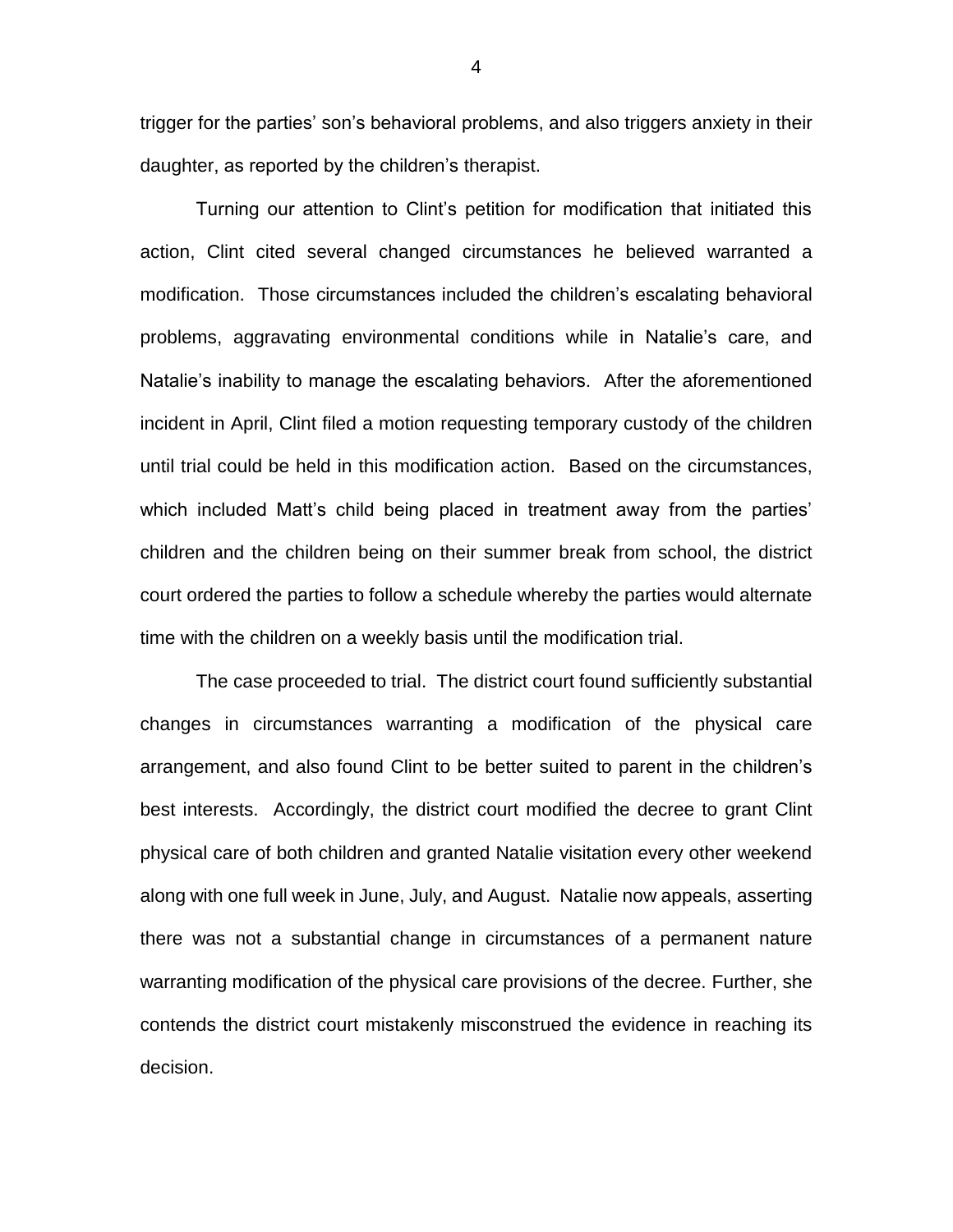### **II. Standard of Review**

We review an order modifying a decree of dissolution de novo. *In re Marriage of Sisson*, 843 N.W.2d 866, 870 (Iowa 2014). The district court's findings are not binding. *In re Marriage of McDermott*, 827 N.W.2d 671, 676 (Iowa 2013). However, particular weight is given as to the district court's witness credibility findings. *Id*. Even though our review of a modification action is de novo, there is deference to the district court in that we will affirm unless the court failed to do substantial equity. *See Ryan v. Wright*, No. 17-1375, 2018 WL 2246882, at \*2 (Iowa Ct. App. May 16, 2018) (citing *In re Marriage of Mauer*, 874 N.W.2d 103, 106 (Iowa 2016)). The child's best interest is the "controlling consideration." *In re Marriage of Hoffman*, 867 N.W.2d 26, 32 (Iowa 2015).

#### **III. Modification of Physical Care**

Natalie contends there was not a substantial change in circumstances not in the court's contemplation at the time of entry of the 2019 modification decree that warrants modification of the physical care arrangement. As the party seeking the modification, the heavy burden is on Clint to prove there was a substantial change in circumstances. *See In re Marriage of Mikelson*, 299 N.W.2d 670, 671 (Iowa 1980). The principles governing a physical care modification are wellestablished:

To change a custodial provision of a dissolution decree, the applying party must establish by a preponderance of evidence that conditions since the decree was entered have so materially and substantially changed that the children's best interests make it expedient to make the requested change. The changed circumstances must not have been contemplated by the court when the decree was entered, and they must be more or less permanent, not temporary. They must relate to the welfare of the children. A parent seeking to take custody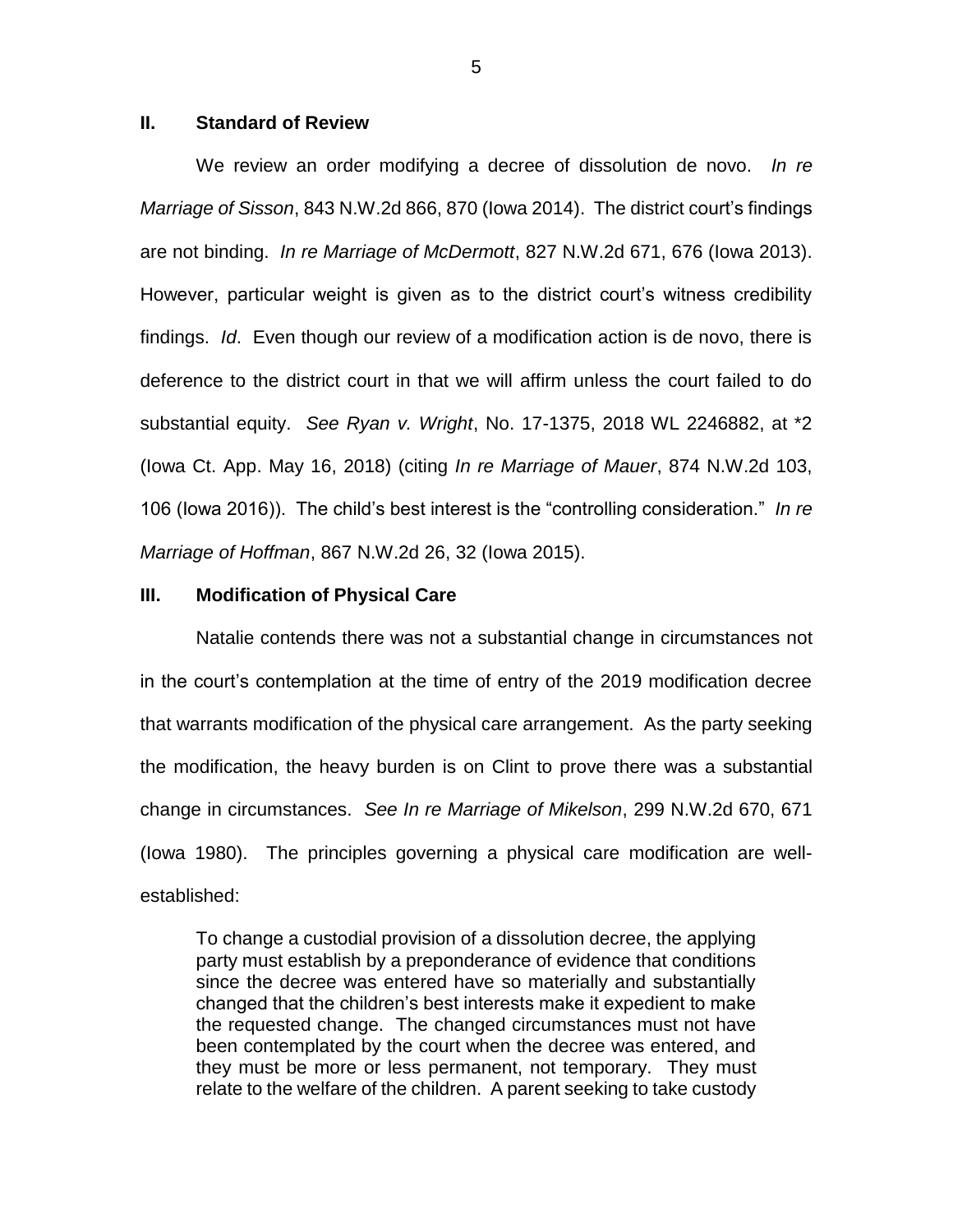from the other must prove an ability to minister more effectively to the children's well being.

*Hoffman*, 867 N.W.2d at 32 (quoting *In re Marriage of Frederici*, 338 N.W.2d 156, 158 (Iowa 1983)). The primary focus in light of these principles is the best interests of the children. *In re Marriage of Fennelly*, 737 N.W.2d 97, 191 (Iowa 2007). The district court agreed with Clint that there has been a substantial change in circumstances, and we agree.

Natalie focuses on the principle that the substantial and material change in circumstances must have occurred since the last decree–in this case the 2019 modification decree. We agree with Natalie that Clint had the burden to show the requisite change of circumstances since entry of the 2019 modification decree. *See Hoffman*, 867 N.W.2d at 32. However, we disagree with Natalie's contention that the district court impermissibly considered circumstances dating to before the original dissolution decree in determining there were changed circumstances. In its opinion, the court did note Natalie's relocations prior to the 2019 modification decree and the children's school changes. However, in its opinion, the court primarily focused on events occurring since the 2019 modification decree. Those events include escalation of behavioral problems, including the son's escalation of destructive behavior evidenced in the summer and fall of 2019, when he destroyed property in Natalie's apartment and property at his schools. The court also considered an incident that occurred during one of the son's telehealth occupational therapy appointments when Matt's son was present. The boys' interactions in the apartment prompted the therapist to contact child protective services due to safety concerns related to their interactions. The district court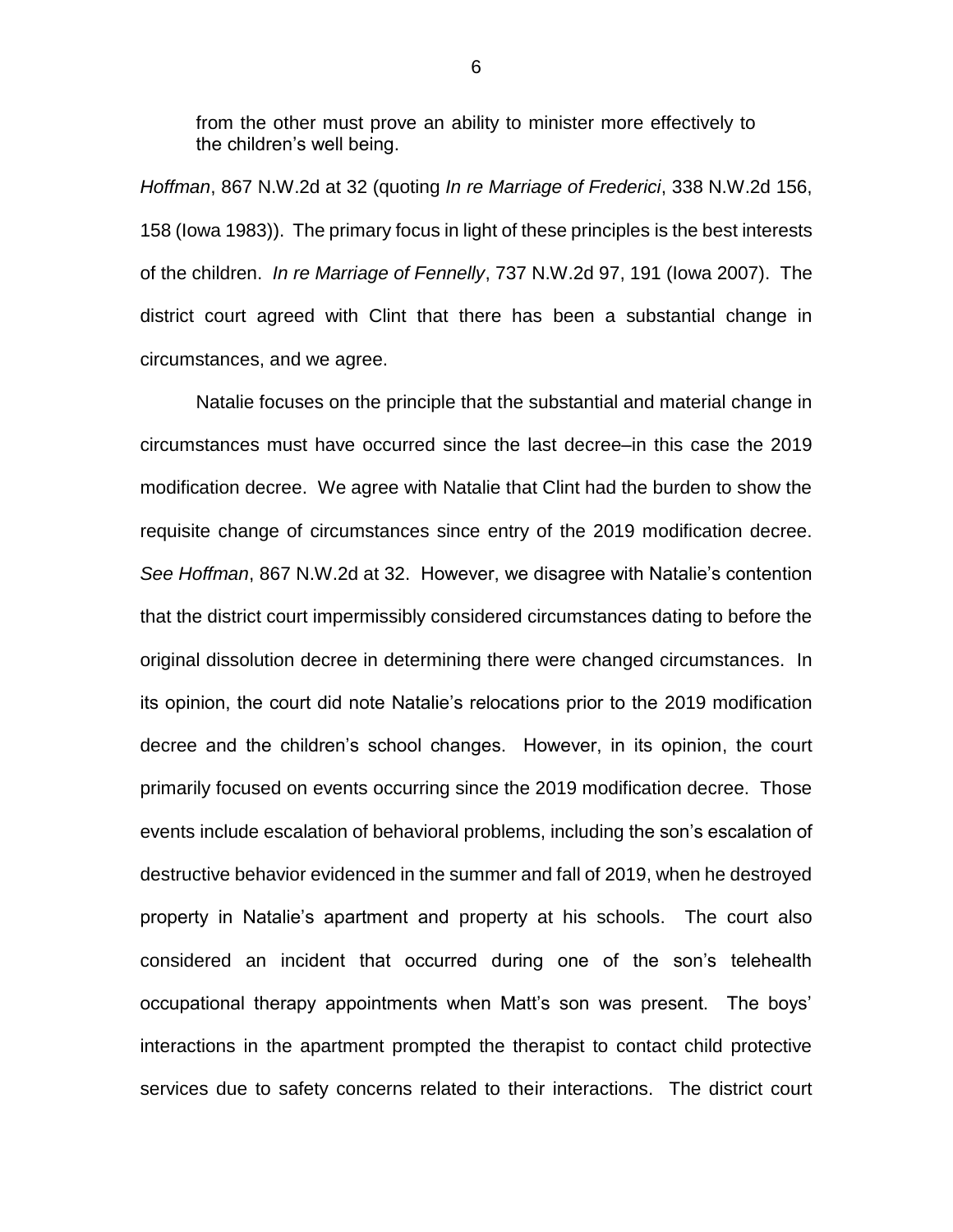categorized these incidents occurring since entry of the 2019 modification decree as escalations in behavior constituting changed circumstances, and, on our de novo review, we agree.

At the time of entry of the 2019 modification decree, it was in the parties' contemplation that their son had certain diagnoses that manifested themselves in challenging behavior. It was not, however, in the parties' nor the court's contemplation that their son would begin exhibiting escalations in behavior or that their daughter would begin to exhibit concerning behaviors while in her mother's care. Natalie herself testified that in October 2019 their son really began "going off the rails."

The court also cited environmental factors as a change in circumstance as well. The daughter's occupational therapist testified that she believes the daughter's concerning behaviors are a result of her environment living with Natalie, and there is no evidence of exhibiting these behaviors when she is spending time with Clint. Such behaviors include being unhygienic and unkempt when arriving for appointments while in Natalie's care, having a generally poor demeanor when coming from Natalie's care, and exhibiting a lack of emotional connection with Natalie. The therapist testified to the daughter being clean, well presented, and energetic when coming from Clint's care. Clint and his wife Laura testified to both children exhibiting significantly less concerning behaviors while in their care as well. In fact, they saw almost no need for their daughter to be in occupational therapy, as the issues Natalie points to are not present at their home. The son's therapists also testified to similar presentations when he arrives for appointments,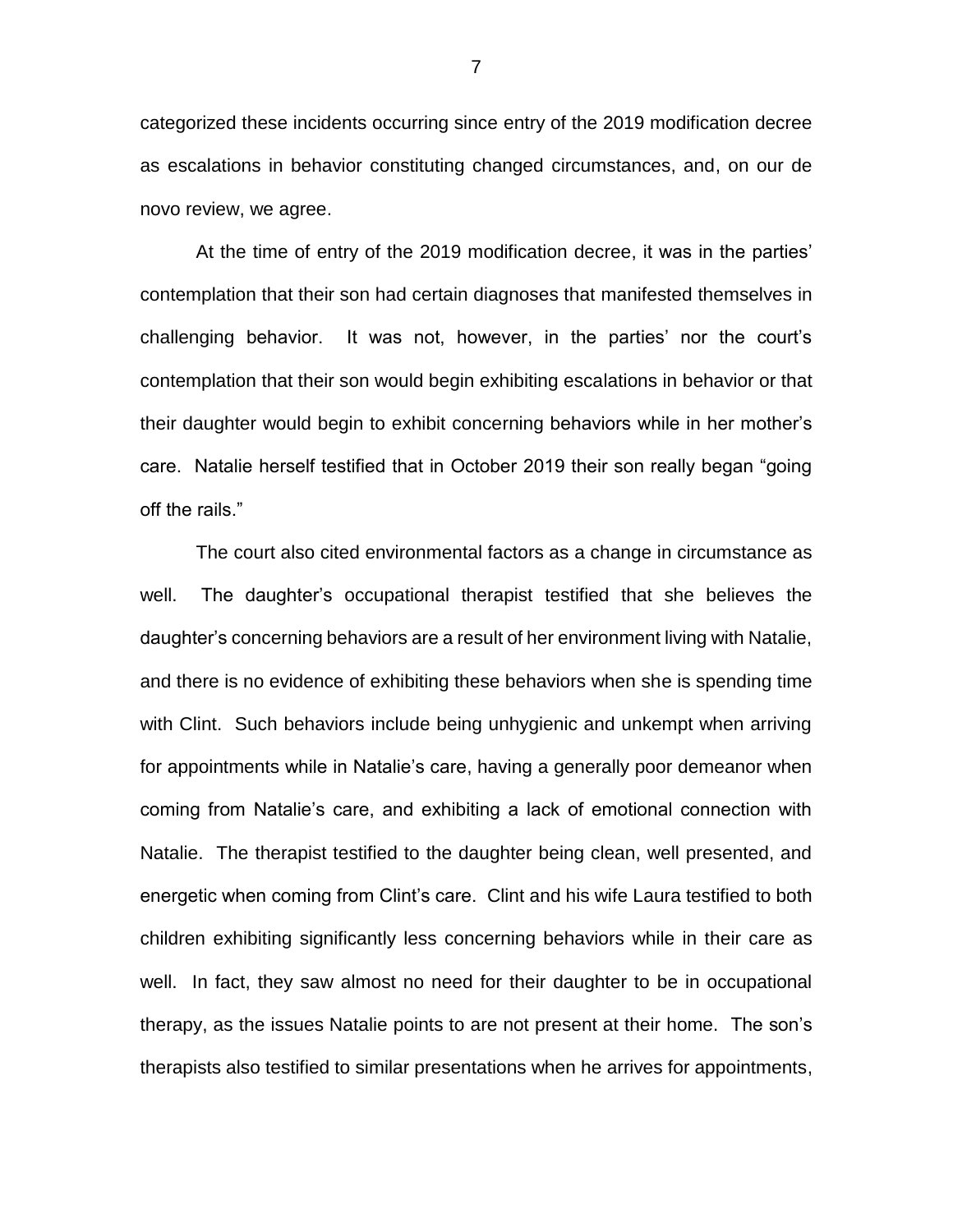noting significant differences in his attitude when coming from Clint's care versus coming from Natalie's care.

Natalie has also encountered increased difficulties when attempting to control her son's behavior and outbursts, often relying on Clint to calm him down over the phone or relying on Matt to physically restrain him. These restraints have reportedly caused the son physical pain, yet Clint and Laura report rarely needing to resort to physical restraint to control the son's outbursts.

Natalie contends these circumstances are not permanent so as to justify a modification to the custody arrangement. We agree with Natalie that the changed circumstances must be "more or less permanent, not temporary" to support modification. *See id*. However, we disagree with Natalie's contention that Clint has not made such a showing. In making her argument, Natalie points to the district court's discussion of two incidents in April of 2020. During those incidents, Matt and his son were in a physical altercation in the presence of Natalie and her children. Natalie removed the children to a separate room and called the police. In the days following, Matt's son physically harmed Natalie's son by kicking him in the chest. Natalie points to these instances as temporary and resulting from transitioning to at-home working and schooling due to the COVID-19 pandemic. It is clear, however, that these incidents are only two specific examples of the escalating behaviors and unsafe environment that have been occurring since the previous modification. Natalie and Matt have been in a relationship for several years, and as noted by the district court, it does not appear there will be any change in that going forward. They both testified to a desire to have all three children together again in the future. While the district court considered these two events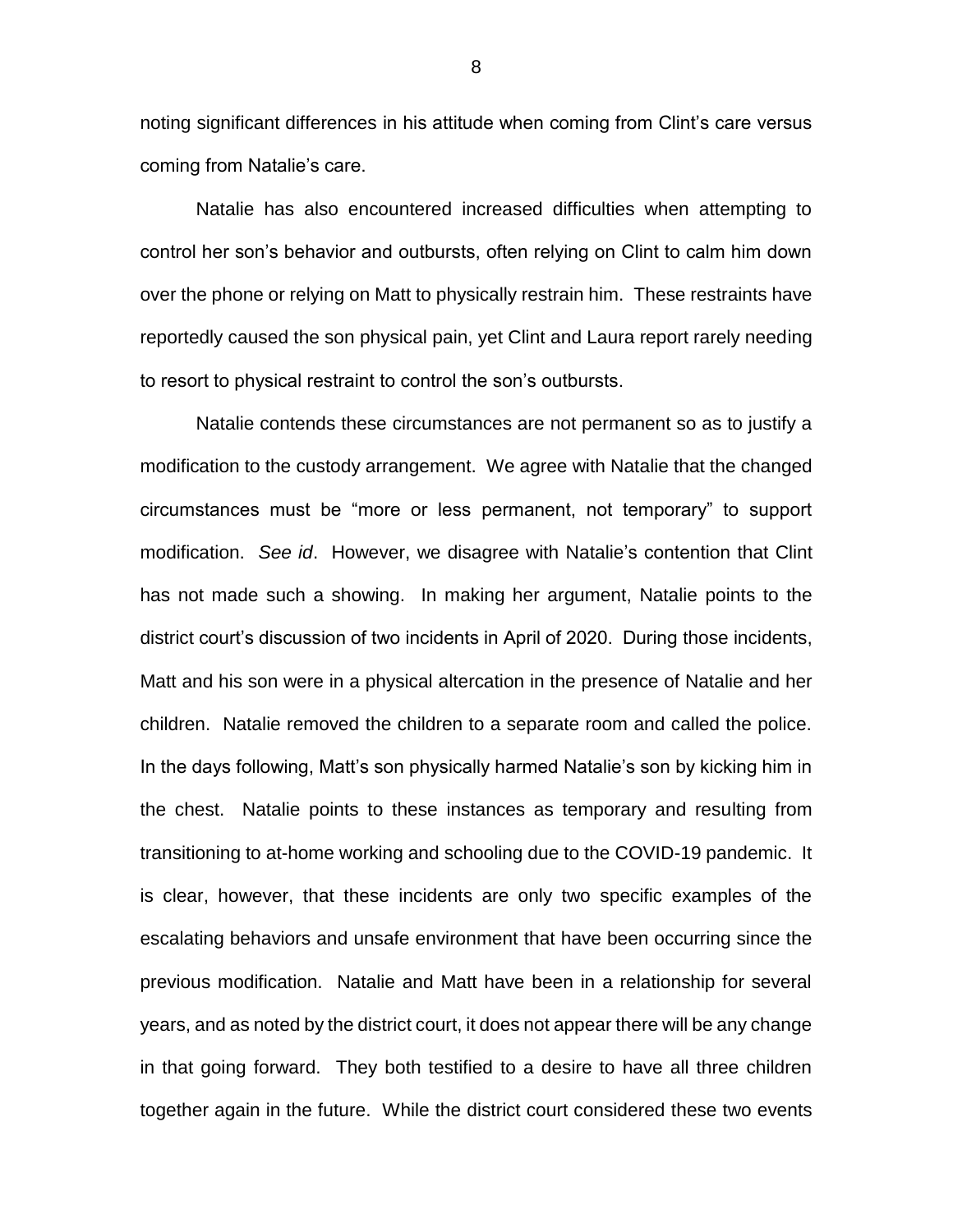in its determination, as it should have, it also considered the additional changed circumstances as set out above. Accordingly, the argument that the district court relied only on temporary considerations is unpersuasive. The escalating behaviors and Natalie's increased inability to control those behaviors existed prior to the pandemic and have continued largely unabated since, persuading us the circumstances are more than a temporary event. The changed circumstances identified by the district court and by us on our de novo review have occurred through much of 2019 and 2020. Our standard is "more or less permanent," and this continued escalation and unsafe environment qualifies. *See Simpkins v. Simpkins*, 137 N.W.2d 621, 623 (Iowa 1965) (recognizing the changed circumstances warranting modification "must be 'more or less' permanent or continuous"). We find no reason to disagree with the district court's determinations and accordingly agree that Clint has met his burden of showing a change in circumstance not within the court's contemplation at the time of entry of the 2019 modification decree and such change is more or less permanent.

Though not addressed in Natalie's brief, we consider the fact the party seeking modification must also show that he or she is the parent who is better equipped to parent in the children's best interests. *Frederici*, 338 N.W.2d at 158. The children's therapists testified to their beliefs that many of the children's concerning behaviors, especially the daughter's, are environmentally triggered. It appears there is little follow-through with therapist-recommended exercises and home policies in Natalie's home, leaving the children deprived of the structure they require. Further, Natalie's relationship with Matt has put her children in repeated dangerous situations due to the proximity of and interactions with Matt's son. As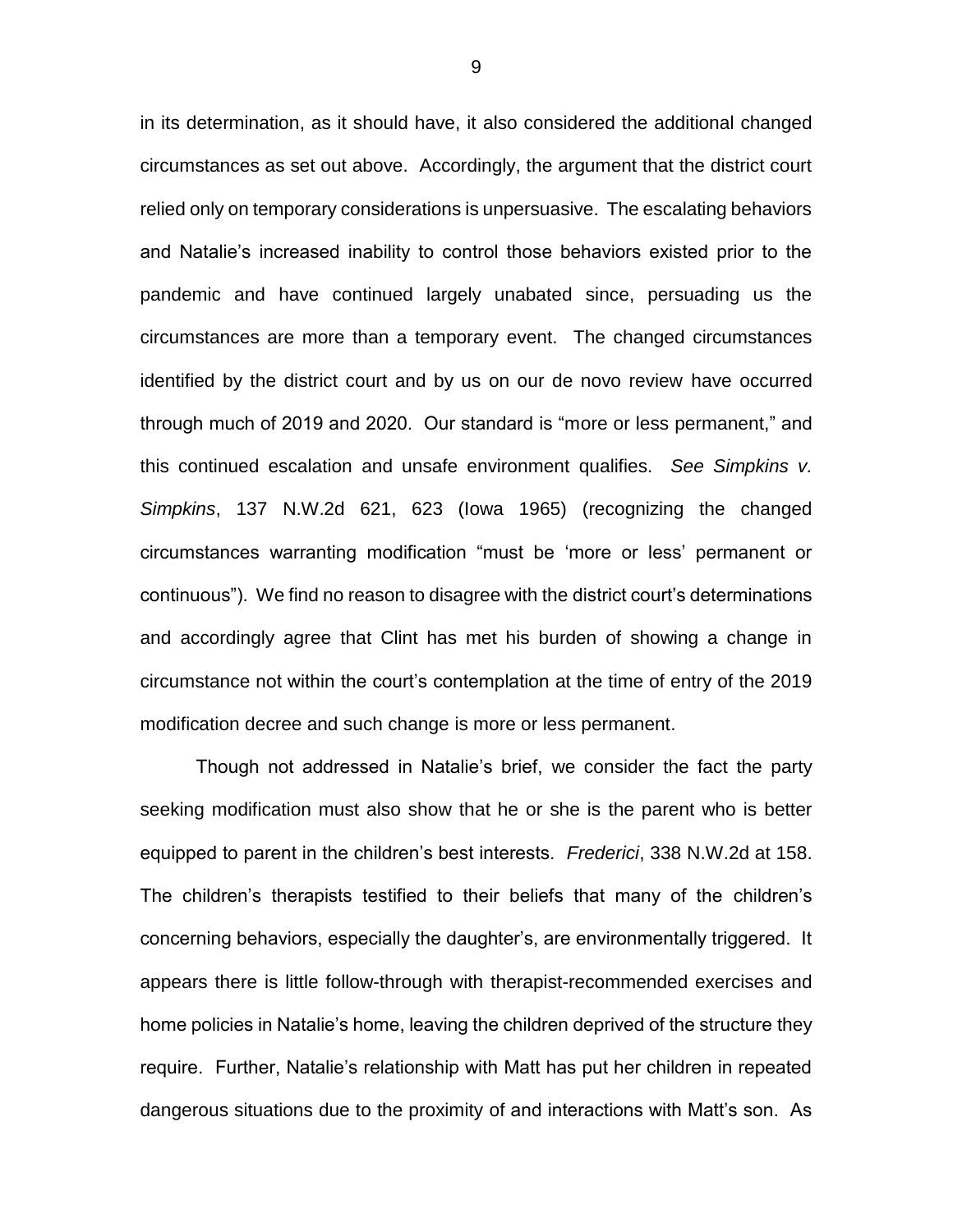the district court noted in its ruling, "to continue contact between [Matt's son] and either of her children, is absolutely unacceptable." The district court also noted, "Natalie's own testimony convinces the court that she is not putting her children's interests first." Due to Natalie's inability to provide a safe, structured, and consistent household for her children, we agree that Clint is better suited to parent in the children's best interests.

### **IV. District Court's Mistaken Factual Findings**

Natalie contends the district court's decision was based on mistaken recollection and misapplied facts. In the court's ruling, it stated a safety plan for Matt's son was implemented before the incident during which Matt's son kicked the parties' son in the chest. Upon review of the record, it is clear the safety plan was implemented after that incident occurred, not before. However, this does not change the outcome of the case. The district court's decision makes it clear it considered circumstances well beyond just the timing of the safety plan implemented to address Matt's son's physical attacks on others. Even if we assumed the district court placed too much weight on this factual mistake, we do not do so on our de novo review. For the reasons explained throughout this opinion, we find the facts warrant modification to place physical care of the children with Clint.

#### **V. Appellate Attorney Fees and Costs**

Natalie requests that we order Clint to pay her appellate attorney fees. Appellate attorney fees in a dissolution of marriage modification proceeding "are not a matter of right, but rather rest in this court's discretion." *In re Marriage of Okland*, 699 N.W.2d 260, 270 (Iowa 2005). The factors we consider include "the